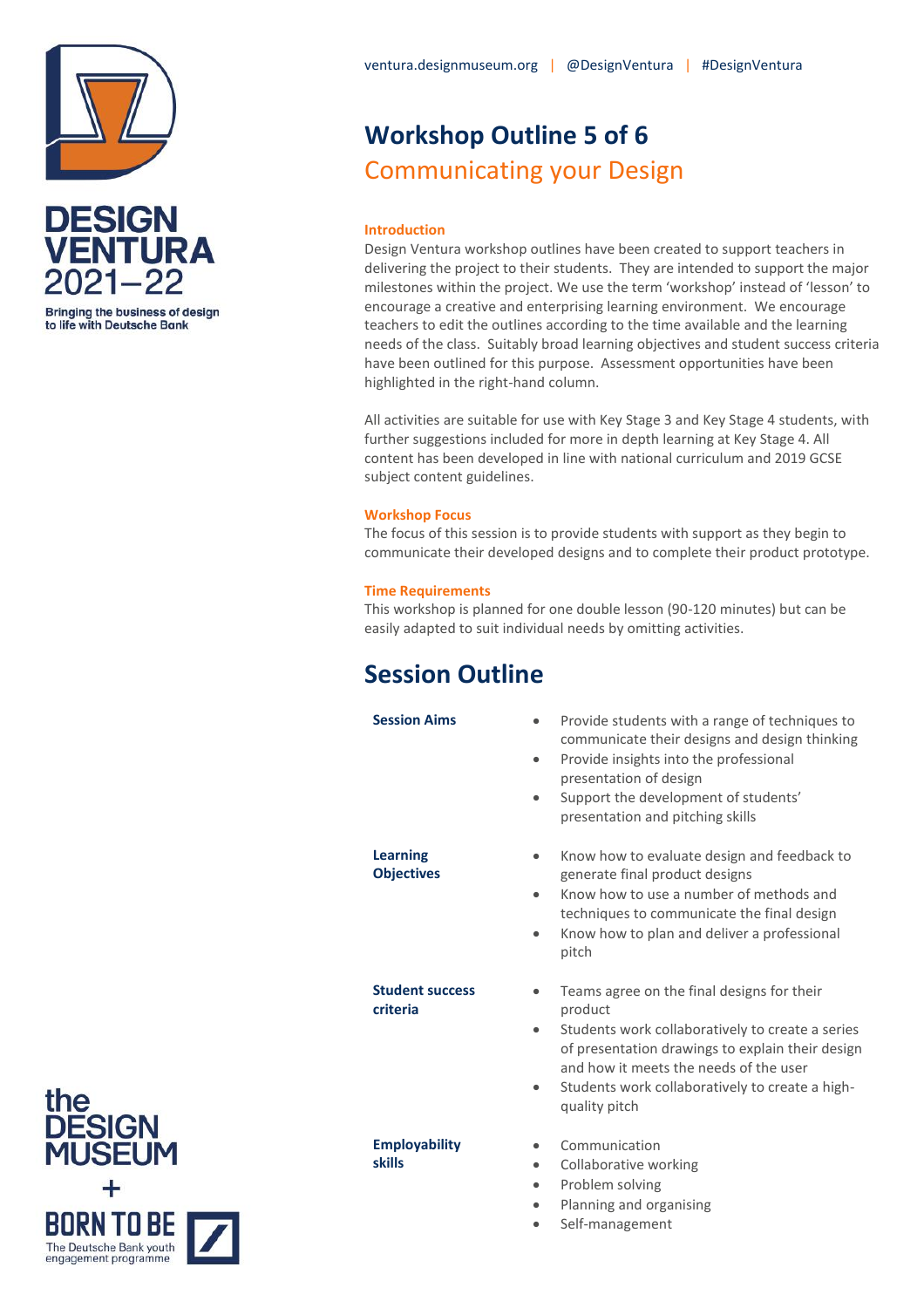



**Bringing the business of design** to life with Deutsche Bank

**Hygiene, Health and Safety**

**Design Ventura resources**

Hygiene standards should be considered, including:

- regular hand washing
- the use of gloves for object handling
- cleaning any shared materials with antibacterial wipes/spray between handlings.
- Triple Double HIT Snap presentation [https://ventura.designmuseum.org/resources/hi](https://ventura.designmuseum.org/resources/hit-snap-presentation-from-triple-double/) [t-snap-presentation-from-triple-double/](https://ventura.designmuseum.org/resources/hit-snap-presentation-from-triple-double/)
- Triple Double Design Cubes presentation [https://ventura.designmuseum.org/resources/d](https://ventura.designmuseum.org/resources/design-cubes-presentation-from-triple-double/) [esign-cubes-presentation-from-triple-double/](https://ventura.designmuseum.org/resources/design-cubes-presentation-from-triple-double/)
- Design Ventura Top Tips for Pitching Chris Ruse, Deutsche Bank [https://vimeo.com/album/2853680/video/5460](https://vimeo.com/album/2853680/video/54609271) [9271](https://vimeo.com/album/2853680/video/54609271)
- 3 Minute Pitch Planner [https://ventura.designmuseum.org/resources/pi](https://ventura.designmuseum.org/resources/pitch-planning-3-minute-pitch-planner/) [tch-planning-3-minute-pitch-planner/](https://ventura.designmuseum.org/resources/pitch-planning-3-minute-pitch-planner/)
- Class pitch guidelines [https://ventura.designmuseum.org/resources/cl](https://ventura.designmuseum.org/resources/class-pitch-guidelines/) [ass-pitch-guidelines/](https://ventura.designmuseum.org/resources/class-pitch-guidelines/)

## **Assessment Opportunities and Curriculum**

### 1. Introduction

Introduction to the session, outlining aims of the session and the expected outcomes. Students should be sitting with their teams if possible.

# 2. Final Design Decisions

Using their own evaluation of the prototype and the feedback generated from user testing, teams should agree on improvements and modifications and arrive at their final product idea.

If necessary, another prototype could be manufactured to take account of any modifications to the design.

### **Key stage 4:**

Ask students to produce a technical specification for the product.

# 3. Communicating Designs

Explain and give examples of professional presentation of design ideas. You can use Triple Double's design routes presentations for [Design Cubes](https://ventura.designmuseum.org/resources/design-cubes-presentation-from-triple-double/) and HIT [Snap](https://ventura.designmuseum.org/resources/hit-snap-presentation-from-triple-double/) to show how a professional design agency communicates its ideas. (NB: These presentations were accompanied by an in person/virtual pitch meeting.)

What methods do designers use to present their product designs to clients? What are the advantages of each method? Why is more than one method often used?

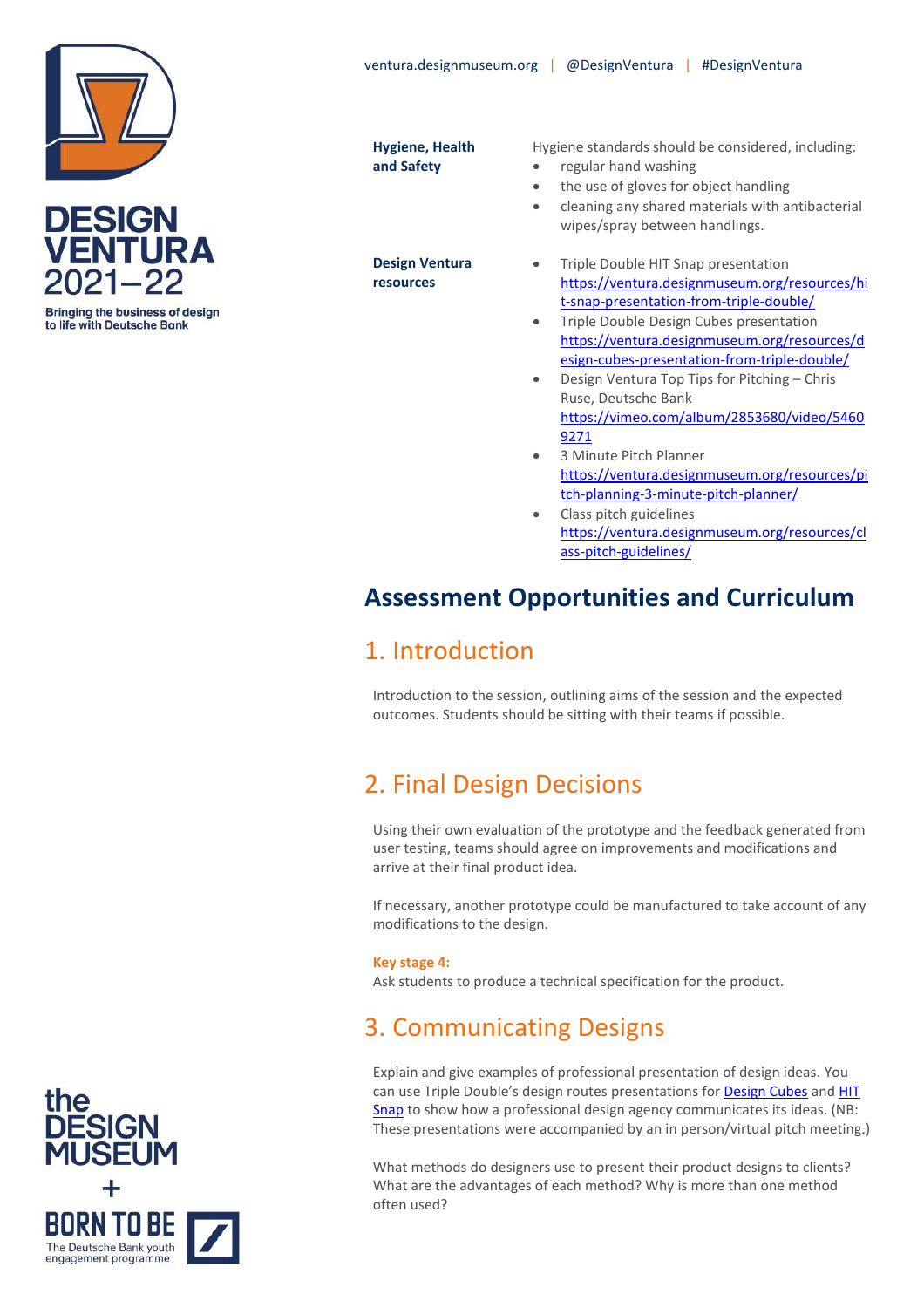



**Bringing the business of design** to life with Deutsche Bank

#### ventura.designmuseum.org | @DesignVentura | #DesignVentura

Ask students to note down the essential information that they will need to convey in their presentation of their ideas. Remind students that they are taking part in a competition and that the use of visual communication is an important tool in explaining and describing their design.

#### **Communicating product information**

Give each team a product or image of a product from th[e Design Museum Shop.](https://designmuseumshop.com/) (You can use products from the **Product Notes Sheet** or choose your own products to use.) If they were presenting this product to a client, what would they need to explain about it?

Ask teams to identify the key information about their product that should be explained to the client. Ask teams to mind map the methods they could use to communicate this information in their presentation sheets.

#### **Design Ventura presentation requirements**

The Ventura competition requires teams to produce three A3 visualisation sheets to present the design process. Included in the presentation should be:

- A bit about the team
- Research findings
- Idea generation initial ideas and how the design was developed
- The final design prototype and product description
- Manufacturing processes
- The sustainability credentials of the product
- Business plan costings and target audience
- Marketing campaign

Students should work on the presentation pages, with each team member taking responsibility for part of the presentation. The presentation should tell the story of the team's design process.

Here are examples of the A3 sheets from past winners: [2020 Heckmondwike Grammar School](https://ventura.designmuseum.org/?post_type=resource&p=6938&preview=true) [2019 Twynham School](https://ventura.designmuseum.org/resources/a3-sheets-twynham-school/) [2018 Simon Balle All-through School](https://ventura.designmuseum.org/resources/a3-sheets-simon-balle-all-through-school-2018/) [2017 Weatherhead High School](https://ventura.designmuseum.org/resources/a3-sheets-weatherhead-high-school-2017/) 2016 [Harrogate Grammar School](https://ventura.designmuseum.org/resources/a3-sheets-harrogate-grammar-school-2016/) [2015 Finchley Catholic](https://ventura.designmuseum.org/resources/a3-sheets-finchley-catholic-high-school-2015/) High School [2014 Burnage Academy for Boys](https://ventura.designmuseum.org/resources/a3-sheets-burnage-academy-boys-2014/) [2013 Weald of Kent Grammar School](https://ventura.designmuseum.org/resources/a3-sheets-weald-kent-2013/) 2012 [Trinity School](https://ventura.designmuseum.org/resources/a3-sheets-trinity-school-2012/) 2011 [Woolworth Academy](https://ventura.designmuseum.org/resources/a3-sheets-walworth-academy-2011/) [2010 Haberdashers' Aske's Hatcham College](https://ventura.designmuseum.org/resources/a3-sheets-haberdashers-aske-hatcham-college-2010/)

#### **Research findings**

Students should summarise the key points from their research, including information that is relevant to how their product was developed. This page could include information about the materials selection, how the product meets the needs of the user, how the product would be manufactured and the sustainability credentials of the product.

#### **Idea generation**

This section should show how the product was developed from an initial idea into a marketable product. This page should include images and a description of the final product.

#### **Business plan and marketing**

This section should show the costings of the product, explaining how it can be manufactured within budget and how it is able to make a profit. The marketing

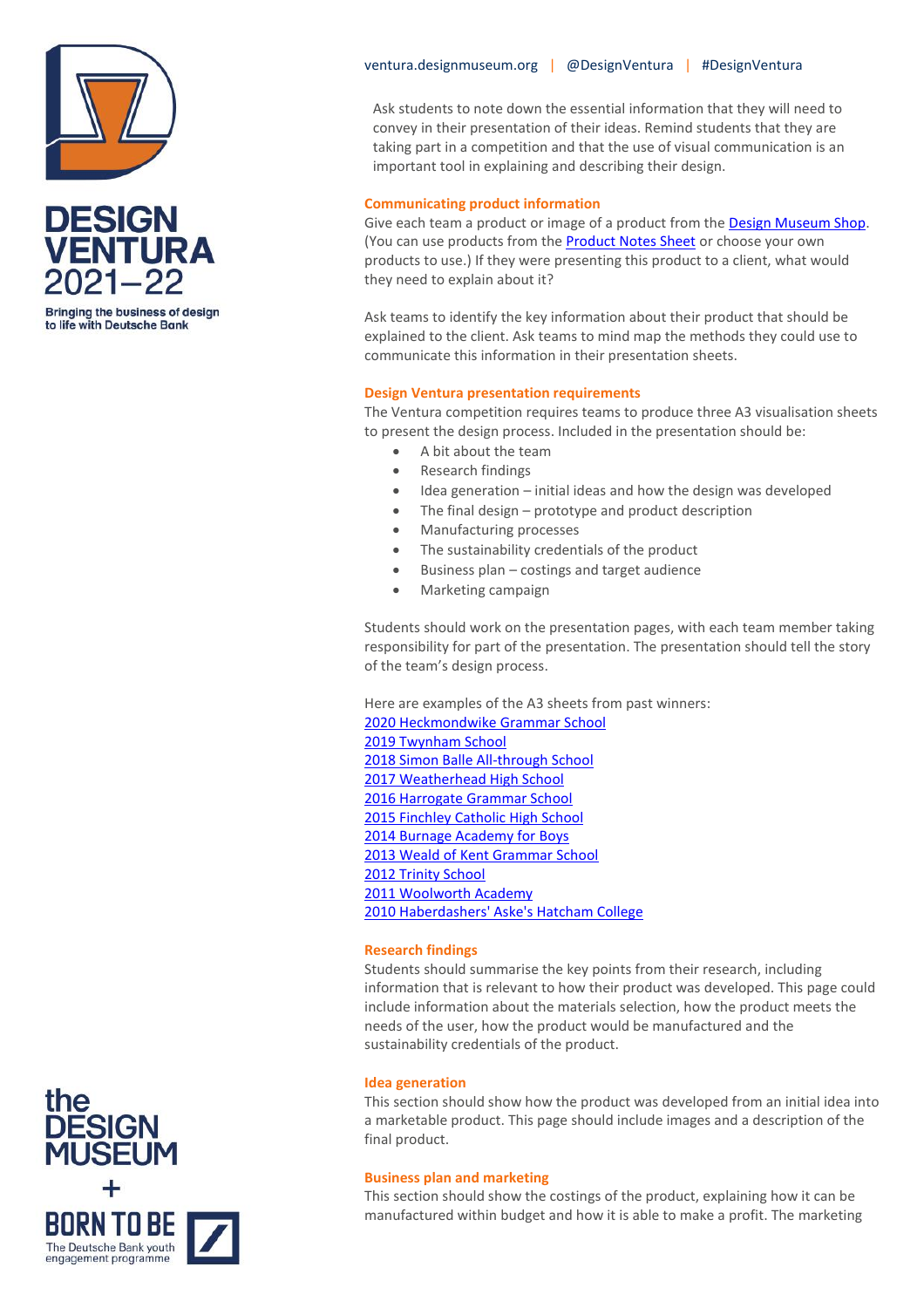



**Bringing the business of design** to life with Deutsche Bank

and branding plan should be explained, with information about how the product can be marketed to the target audience.

Students could use a number of techniques to present their designs. These could include hand drawn sketches and isometric drawings, CAD drawings, detailed drawings of any complex parts of the product or exploded drawings.

Images of the product prototype should be used, with annotation to explain aspects of the design in more detail or feedback gathered from user testing.

Presentation sheets can be either hand drawn and scanned or created digitally.

### 4. Preparing for the Pitch

Remind the group that the Ventura competition requires teams to pitch their ideas to a panel of judges. Show students the Top Tips for Pitching film on the Design Ventura website

[https://vimeo.com/album/2853680/video/54609271.](https://vimeo.com/album/2853680/video/54609271)

You could also show them a clip of a Dragon's Den style pitch. Ask them to make their own list of top tips for pitching.

Students should develop a short pitch for their product. They could follow this template:

- We are... (introduce yourselves)
- Our product is… (give your product a name and explain what it is)
- Our target audience is...
- We think they'll like our product because...
- We plan to manufacture our product by ...
- We can reach our target audience through the following marketing…
- Our product will minimise harm to the planet and encourages sustainability because…
- We think we can make a profit because...
- We think the judges should choose us because...

Students should practice their pitch as a team. It is important to allocate a section of the pitch to every team member so that everyone is involved.

## 5. Practising Pitching Session

Each team should present their response to the Design Ventura brief in a short pitch (3 mins or less). Students should then be encouraged to ask constructive questions or make suggestions about ways that the ideas can be developed before the final competition.

### 6. Next Steps

Teams should now be reminded about any final work to complete (e.g. competition entry form and visualisation sheets) as well as the process that will be used to select one team to represent the school in Design Ventura competition.

Only one team per school can enter the final competition so we recommend that each school runs its own pitching event with judges who can use our criteria to select a team.